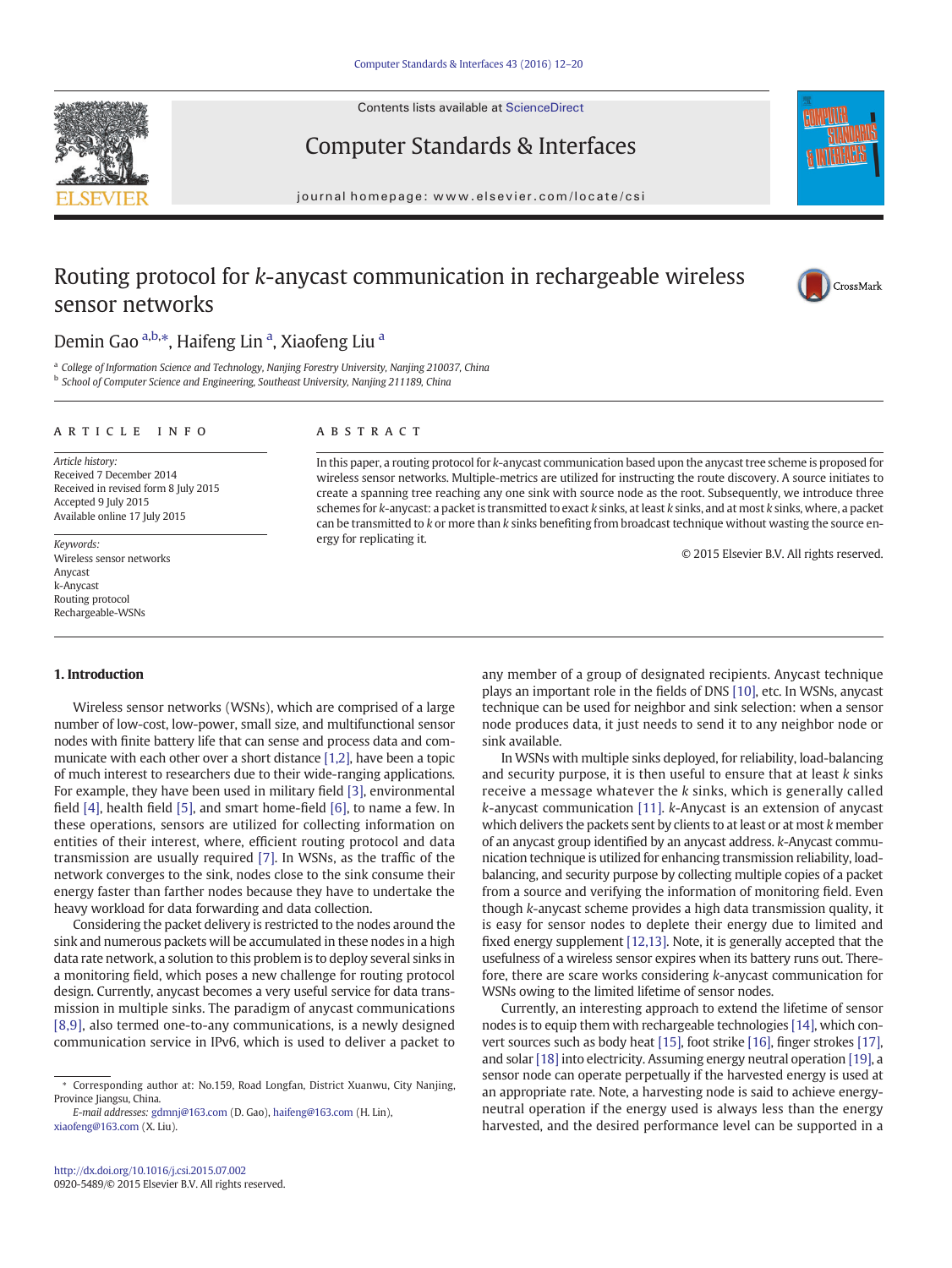given harvesting environment. In these so called energy harvesting WSNs (EH-WSNs) or Rechargeable WSNs (R-WSNs), where sensors are equipped with rechargeable batteries or super-capacitor (in the order of a million recharge cycles [\[20\]](#page--1-0)), although their lifetime is less of an issue, some new challenges appear due to the unique characteristics of R-WSNs.

For one thing, owing to the unpresentable nature of the environment and technology limitations, the available energy on nodes varies dramatically over time [\[21\],](#page--1-0) which causes nodes to control energy utilization continually according to available energy. For another thing, the power storage capacity is limited [\[22\]](#page--1-0), which means a node cannot be always beneficial to conserve energy when a network can harvest excessive energy from the environment [\[23\].](#page--1-0) In other words, reducing the power consumption below energy neutrality will not increase the lifetime further, but decrease the efficiency of the node utilization [\[24\].](#page--1-0) Since more energy can be extracted from the ambient environment, the harvested energy should be consumed as soon as possible in R-WSNs [\[25,26\]](#page--1-0). Therefore, rich power of sensors attribute to the application of k-anycast communication in R-WSNs.

In a nutshell, in the work, we propose a k-anycast routing protocol for data transmission. To the best of our knowledge, this is the first generic work that studies the routing protocol for k-anycast communication in R-WSNs. The remainder of this paper is organized as follows. In Section 2 we present a number of existing routing protocols about anycast and k-anycast communication, while in Section 3 the motivation is provided. In [Section 4](#page--1-0) we present our method and design. [Section 5](#page--1-0) contains experimental results. Conclusions are presented in [Section 6.](#page--1-0)

### 2. Related work

The concept of anycast was studied in multiple contexts, including network type [\[27\],](#page--1-0) communications model [\[28\],](#page--1-0) and purpose of usage [\[29\],](#page--1-0) etc. originally, anycast technique was used in the TCP/IP networks. For instance, anycast technique is used for directing DNS queries to the closest root name server [\[30\]](#page--1-0) and for server selection in distributed systems [\[31\]](#page--1-0). Though anycast is originally designed for Internet service, it has been applied to routing protocol design for wireless ad hoc and sensor networks. The anycast communication is a quite important technique in a sensor network with multiple sinks. There are some anycast routing protocols which were improved to support anycast service and mainly come from current routing protocol, such as, the AODV (Ad hoc on-demand distance vector routing) protocol is modified to support anycast service [\[32\]](#page--1-0).

Anycast can be an important paradigm for a wireless sensor network in terms of resource, robustness, and efficiency for replicated service applications [33–[35\].](#page--1-0) Anycast routing protocols based on the tree structure [\[9,36,37\]](#page--1-0) is in accordance with the agreement, the extended model usually in the tree by hop count, physical interval or time intervals for unit, to build an anycast tree. A query is transported along the most fitting anycast tree. The anycast scheme is utilized to cope with sink selection in routing protocol design for WSNs and improve the performance of routing protocol widely, whose ultimate goal is to prolong the network lifetime. Even though multiple sinks are deployed in R-WSNs and sensor should also select one sink from the sink group to deliver packets, network lifetime is not a problem and unique characteristics of R-WSNs pose a high challenge for routing protocol design for R-WSNs.

k-Anycast strategy is the extension of anycast technique and first introduced in reference [\[38\]](#page--1-0). It is proposed as that packet is sent to any k members out of particular communication destinations. In reference [\[39\]](#page--1-0), a k-anycast routing scheme is proposed in a MANET. k-Anycast tree method is adopted in reference [\[40\],](#page--1-0) which k servers cooperate with each other to accomplish a task. The research on the k-anycast communication model is still limited and mainly focused on IPv6 networks. In these TCP/IP networks, TCP/IP, as the basic configuration, is needed to support these models and every member is provided with an IP address. In WSNs, TCP/IP can't be supported. Particularly, the energy and communication are limited for wireless sensor networks. Hence, the k-anycast protocols designed for TCP/IP networks do not adapt to sensor networks.

Different from earlier works, which either focus on the TCP/IP networks or static battery-powered network for anycast application, in this work, we present a routing protocol for k-anycast communication in R-WSNs. In summary, on observing the lack of k-anycast techniques consideration for data transmission in existing routing protocols, we introduce the first generic routing protocol algorithm of k-anycast scheme in R-WSNs.

### 3. Motivation

For WSNs with single sink, all packets generated by source sensors will be transmitted to the sink through one or multiple hop transmission. Due to the limited transmission radius, the sensors around the sink undertake the heavy workload for data forwarding and are easy to run out of their energy, which causes these sensors to be separated from the WSNs and the WSNs can no longer fulfill its role, as the example shown in Fig. 1. Especially, in a high-traffic network, it is a bottleneck for data flow to the sink, where the packet delivery is restricted to the nodes around the sink and numerous packets will be accumulated in their nodes.

As the network size grows, a packet has to be forwarded by more hop counts before reaching a sink and the E2E delay is intolerable. At the same time, it leads to packet dropped and retransmission seriously, which increase the E2E delay excessively in return. An interesting solution to this problem is to deploy several sinks in the monitoring field, and the monitoring area is divided into multiple regions depending on the sinks' distribution. For a source node, it just sends its packets to the nearest sink and the length of routing path can be reduced significantly. Therefore, multiple sinks deployment is recognized and used widely in WSNs, especially, in large-scale WSNs and high-traffic WSNs.

In WSNs with multiple sinks, for reliability, load-balancing, and security purpose, a source node tries to send its packet to as many as possible sinks (usually called k-anycast communication) benefiting from broadcast advantage. When a sensor broadcasts its signal, since all its neighbors can sense the information only if they locate in the sensor transmission radius, it doesn't need to use extra energy to replicate its packet to other neighbors, which is shown in [Fig. 2](#page--1-0). Therefore, in traditional-WSNs with the limited battery device, it doesn't waste the energy of source for k-anycast communication. However, more sensors have to join in the data transmission for k-anycast scheme, and more energy will be consumed.

Therefore, k-anycast communication is used prudentially in traditional-WSNs.

In R-WSNs, for the intermediate sensors, which only undertake data forwarding task and don't generate signals, since their energy can be



Fig. 1. Only one sink is deployed in a monitoring field.